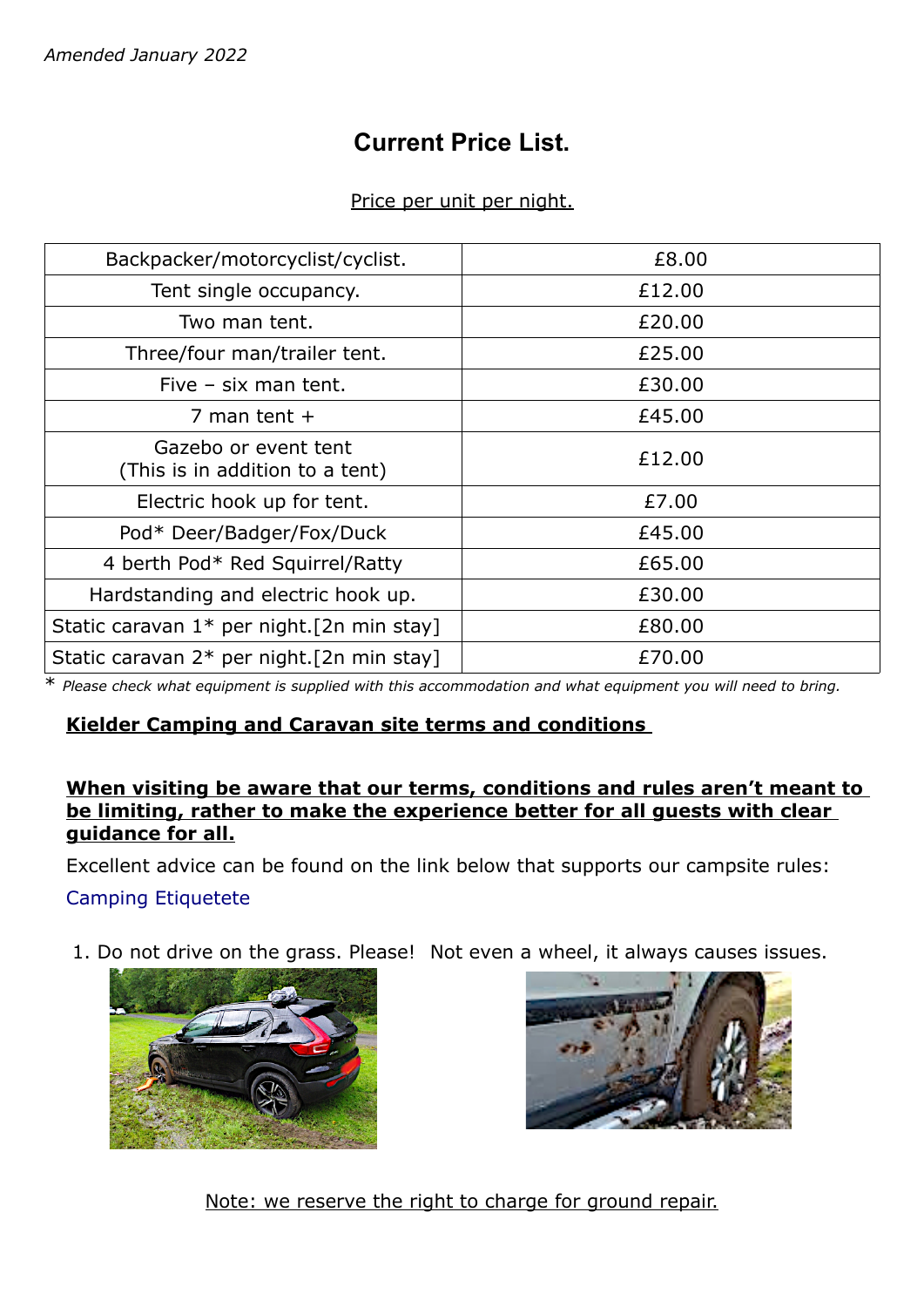- 2. Prices are per night for one unit. (i.e. Tent, caravan, motorhome, pod or static caravan.) plus extras where required.
- 3. Booking in advance: to book in advance we require a non refundable deposit to the value of the first night's stay. The final payment, if applicable, will be requested 14 days prior to arrival. You will be sent a reminder to the e-mail booked along with a secure online payment link option to pay. Non-payment may cancel your stay.
- 4. Booking nearer the time: We request full payment of pitch fees when you book to arrive in 14 days or less. If cancelled we retain 50% of the booking fee.
- 5. Bank Holidays and peak periods: during the summer have minimum stay requirements. (Three days for Bank Holiday's) We do not accept non booked or "on the off chance" customers during Bank Holidays. Irrespective of spaces available.
- 6. Cancellation: If a booking is cancelled 14 days or less before arrival then a charge equal to the 50% of the booking amount will be made. If the booking is cancelled 14 or more days before arrival, the deposit is retained. In the event of a no show or leaving early (after arrival date) the full cost of the booking is charged. As always we recommend guests take additional cancellation insurance with a reputable company to protect you should cancellation occur.
- 7. Pitch fees will not be refunded due to inclement weather early departure or late arrival.
- 8. Flooding: We inherited a site on a floodplain and have erected limited flood defences. We also have a tried and tested action plan to move guests to a safe area should the need arise. Whilst without power it is a safe place away from danger. If guests choose to leave the site and not take our advice, then a refund will not be offered under any circumstance.
- 9. During busier times of the season visitors may be given a label or sticker to affix on to their accommodation. To avoid any confusion this should be visible at all times.
- 10. Please ensure dogs are kept on leads at all times. The management reserves the right to refuse admission and eject from the campsite any dog and/or owner which we consider inappropriate and a danger to others.
- 11. Dog mess is an eyesore and a health hazard. If you are a dog owner, you have a legal duty to clean up every time your dog messes in a public place. Please dispose of any filled dog-poop bags into the general waste bins on site.
- 12. Noisy or unruly dogs will not be tolerated. Owners will be requested to address the issue or be asked to leave the site should it continue unchecked.
- 13. It is up to campers to ensure they have insurance cover: campers are responsible in securing/locking any personal belongings. (bicycles for example) We do not have a lockable storage facility. Any visitors using our site or parking facilities do so at their own risk. Kielder Valley Services, management staff or employees shall not be liable for any loss or damage to property or personal injury sustained whilst on the campsite premises, howsoever caused.
- 14. A strict 5 mph speed limit applies on the site at all times.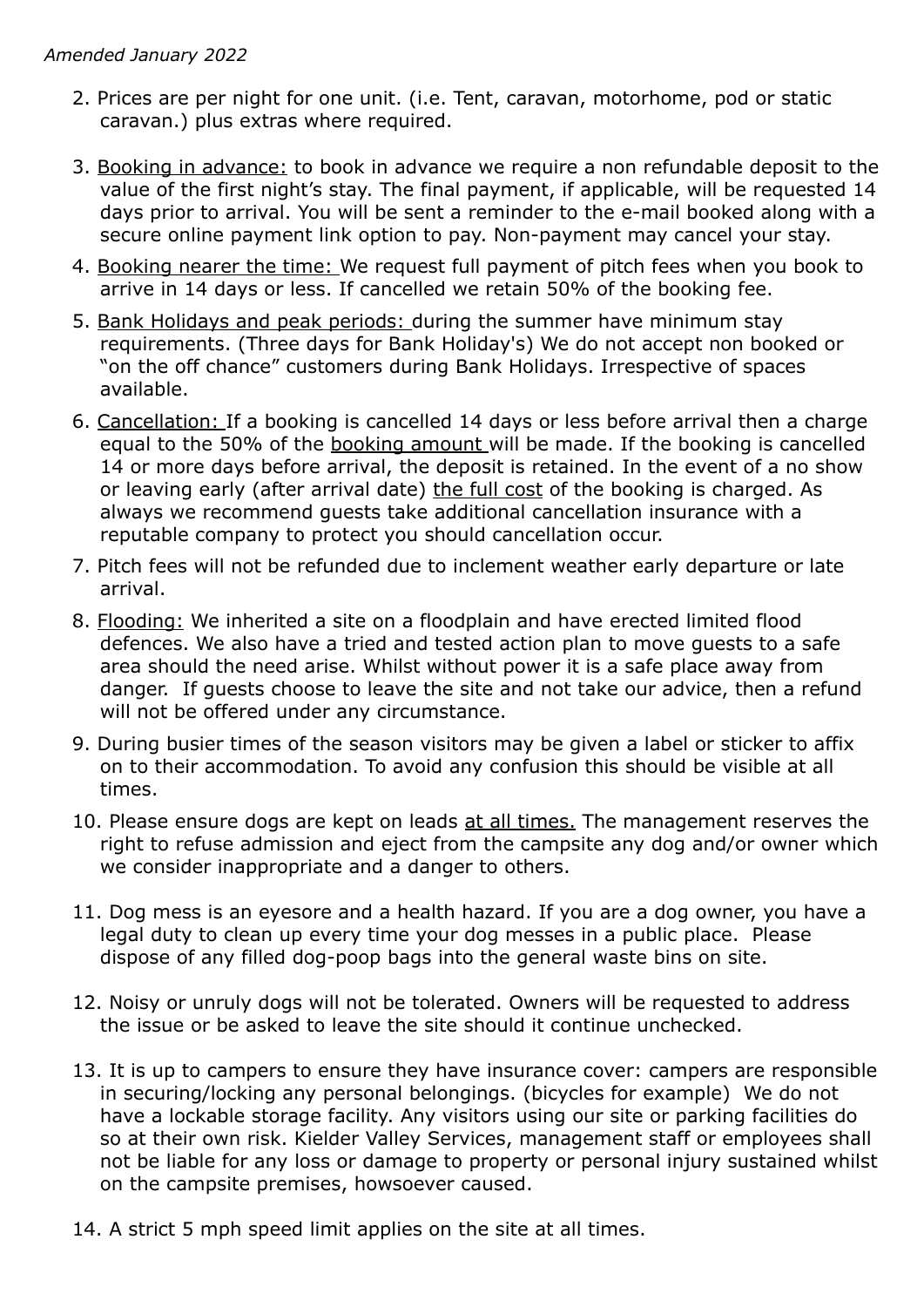- 15. One of the ingredients of camping at Kielder is peace and quiet. Please respect other campers on our site, by keeping noise to a minimum. We operate a quiet time from 10pm - 8am; requiring all campers to adhere to this ruling, this includes children and pets under your charge.
- 16. The above ruling includes turning music down. From our experience, at this peaceful location, sounds are amplified at night. It is up to the individual to be aware of this, if staying up a little later. Management reserve the right to terminate the booking of any person whose conduct is detrimental to the campsite or comfort of other visitors. However, be aware that booking a visit during any bank holiday or peak period brings it's own hustle, bustle with an increase in activity. The site, once again, from experience, is inevitably noisier.
- 17. We aim to offer guests a quiet relaxing stay. If guests ruin this opportunity by being loud, inconsiderate or by leaving our site/accommodation in a less than favourable state. [Deemed so by management] We reserve the right to recover any compensation payment as a result of your actions or a member of your party or visiting friends.
- **18. Group bookings: We are pleased to accommodate considerate groups of friends or families. Please specify when booking so we can make sure you are all pitched together. This is a family site. We do not allow stag/hen groups or late night noise/partying. Commencing such activities on site will result in you being asked to leave. I trust you understand our concerns when we are approached for a group booking. We in no way wish to be the 'fun police' but experience has shown that groups of inconsiderate campers have ruined many peoples holiday. We reserve the right to charge a fee if members of the group do not follow our group booking policy. [As deemed fit by the site manager.]**
- 19. Late arrivals: Please plan your route and arrival prior to departure. It takes longer to get here than many imagine. During the earlier and later times of the season it is advisable to plan ahead so you can arrive before dark or thereabouts. The site is in the centre of a 'Dark Sky Park' There are no street-lights and unless you are a regular visitor to the site you may find it difficult to navigate your way around.

Hard stand late arrivals are to park at the late arrivals point, near the bridge.

- 20. Fridays: We request that visitors travelling long distance to us on a Friday are advised to leave earlier rather than later. Late arrivals tend to have a detrimental effect on neighbouring pitches. If you are delayed please phone to inform the site; ensure you leave a message if you get our answerphone. Again, we remind you that we have no mobile coverage en-route for up to 40 miles around us, we strongly advise phoning earlier when you have signal if driving in.
- 21. Observatory visits: We are the closest camping site to the observatory. Best practice for such a visit is to arrive to on site in good time. We have an Observatory information section on our homepage for your perusal. We recommend you read this from years of customer's advice.
- 22. We ask that you do not 'break camp' before 8.00am on the day of departure. If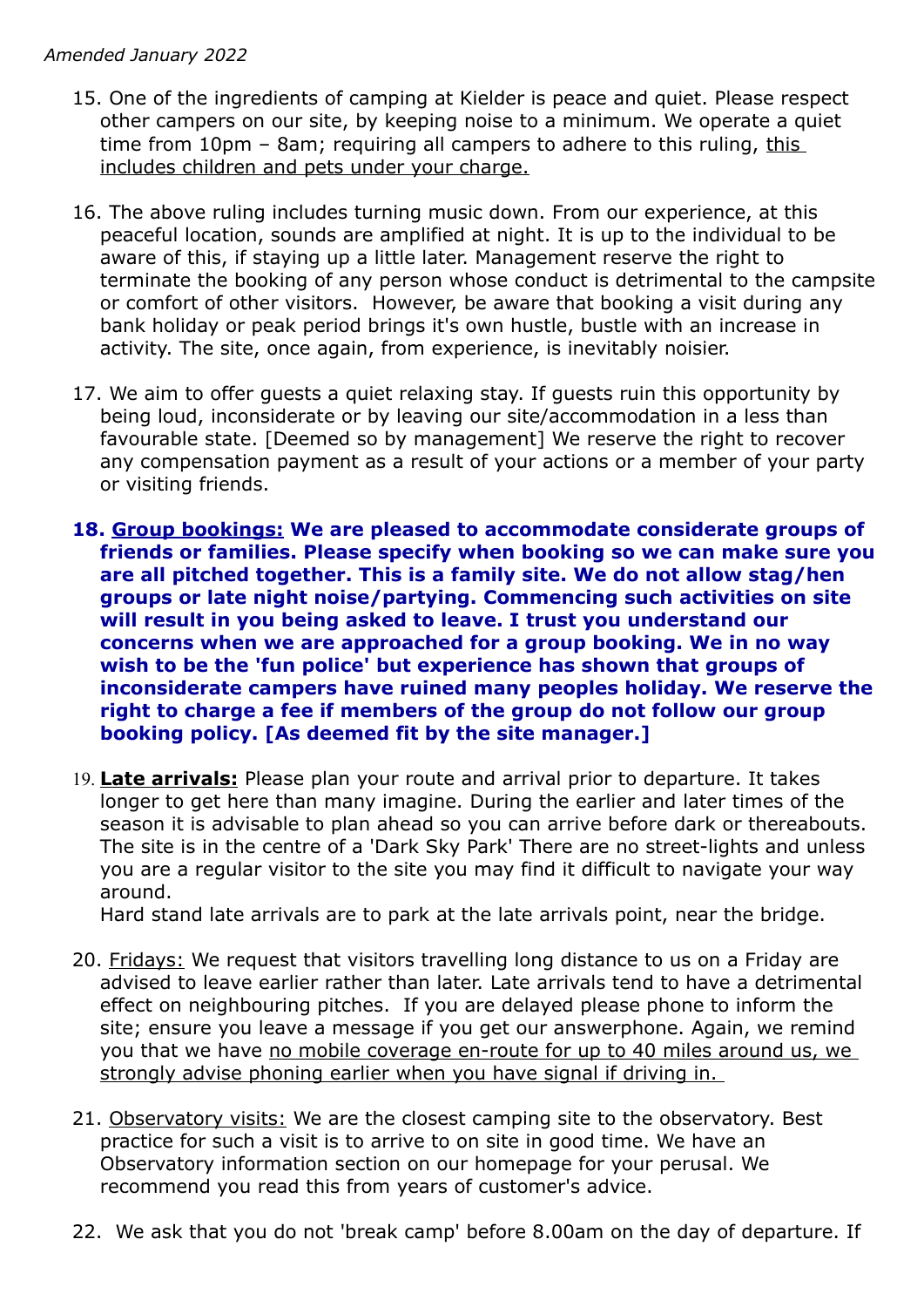you have to leave before 8.00am ensure you keep noise to a minimum.

- 23. Pitched visitors are to vacate their pitch by midday on the day of departure and we ask you not to arrive any earlier than 2.00pm on day of arrival. (We realise life is never always clear cut with arrival and departure times. If either of these timings are problematic please discuss with the manager.)
- 24. Visitors to Pods or site static caravans are to arrive between 2.00pm and 7.00pm. Please inform the warden if your arrival time is expected to be after 7.00pm so alternate key collection methods can be discussed.
- 25. Guests in Pods or site static caravans must vacate by 11.00am on the day of departure. Please hand the keys back to the warden or deposit through the letter box found on the door to the wardens site office, should he be unavailable.
- 26. Pods and Statics: The hirer is responsible for the contents and fabric of the holiday caravan and pod during the period of the booking. Please leave our accommodation as you would expect to find it. If you leave the holiday caravan or pod in an untidy state we reserve the right to charge for the extra cleaning. We understand that accidents happen, please inform us of any damage so we can rectify it for the next guest.
- 27. We offer free Wi-Fi via the BT guest wi-fi service. Coverage is extremely limited and operation cannot be guaranteed.
- 28. We endeavour to maintain all services in a fully operational state but cannot be responsible for loss of water/pressure or electricity due to weather conditions or factors beyond our control.
- 29. Chemical toilets can only be emptied at the Chemical Disposal point. A drive over grey water release point is also available.
- 30. Please do not litter our campsite, it is unsightly, lazy and illegal.
- 31. We cannot and do not accept large items of refuse or camping equipment that are left in our bin area. This includes camp chairs, tents, gazebo's and the like. It is your responsibility to dispose of this at a recognised Household waste recycling centre. Items left for us will be removed by the county council at a charge to us, *we will pass this charge on to the customer concerned*. Be aware CCTV covers the refuse area.
- 32. Generators are not permitted on site.
- 33. Barbecues, off the ground, are allowed. We also have built in BBQ stands around the site. Do not dispose of coals, hot or cold around the site or in our plastic bins. Use the METAL bins found at our refuse area. CCTV is recorded 24 hours a day and is monitored by site staff. Having had near misses with forest and bin fires over the last few years, we take this rule extremely seriously.
- 34. All persons staying or visiting Kielder Camping and Caravan Site use the facilities provided entirely at their own risk. Kielder Valley Services cannot accept any